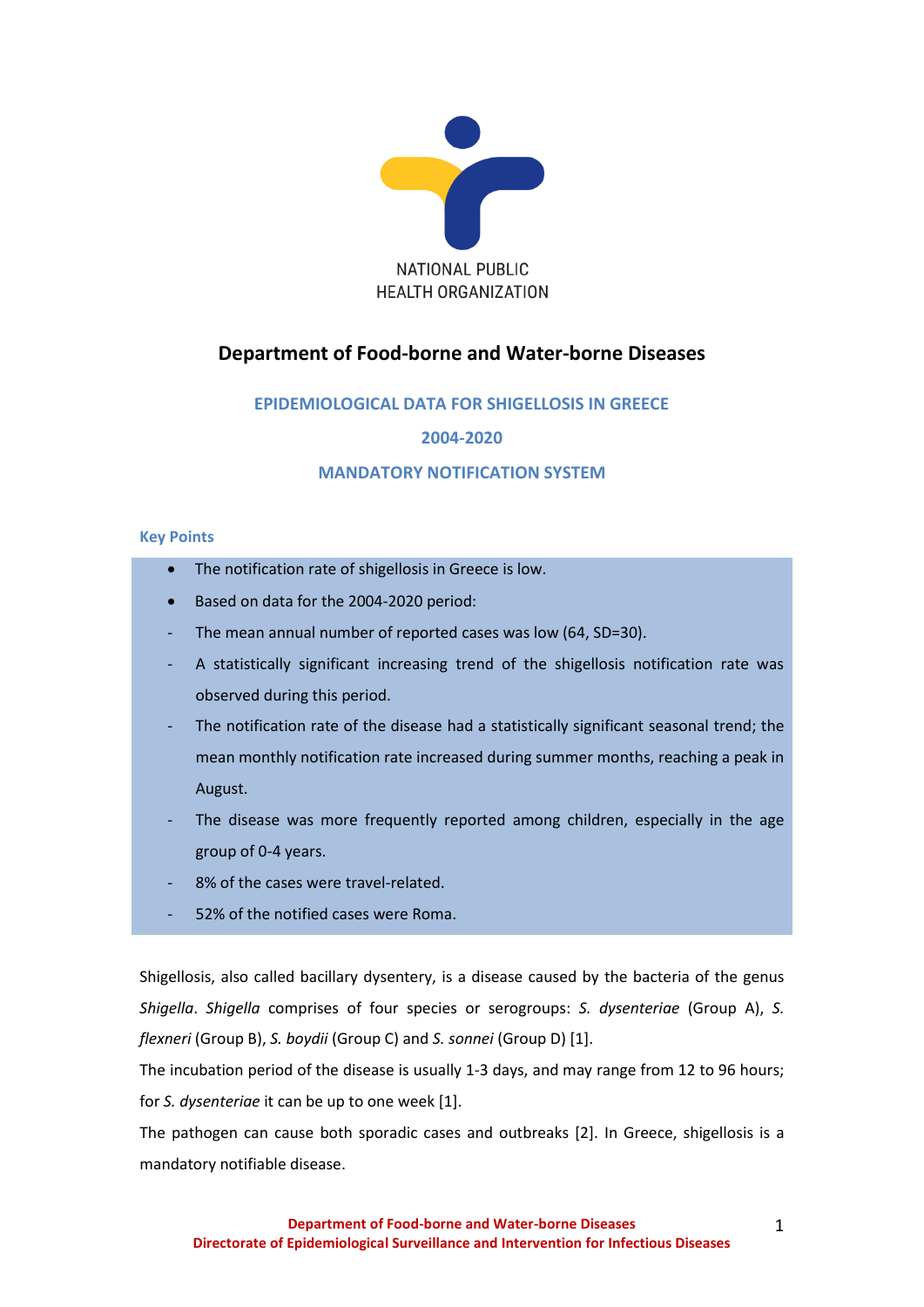### **Time trend**

The number of reported cases with the respective notification rate per year, for the period 2004-2020, are shown in **Table 1**. The temporal distribution of shigellosis notification rate for the same years is depicted in **Graph 1**. The annual notification rate ranged from 1.7 cases in 2008 to 10.9 cases per 1,000,000 population in 2013. The mean annual notification rate for the period 2004-2020 was 5.8 cases per 1,000,000 population (standard deviation: 2.7) and the mean annual number of reported cases was 63.6 (standard deviation: 29.5). A statistically significant increasing trend of the shigellosis notification rate was observed during this period (p<0.001).

#### **Age and gender distribution**

For the period 2004-2020, the disease had a higher mean annual notification rate in the age group 0-4 years (65 cases per 1,000,000 population), followed by the age group of 5-14 years (16 cases per 1,000,000 population) (**Graph 2**).

During the same period, the mean annual notification rate did not differ between males (6.0 cases/1,000,000 population) and females (5.5 cases/1,000,000 population).

#### **Seasonality**

There was a statistically significant seasonal trend of the notification rate of the disease (p<0.001). The mean monthly notification rate for the period 2004-2020, was increased during summer, reaching a peak in August, and remained high during autumn (**Graph 3**).

#### **Geographical distribution**

The geographical region of Western Greece had the highest mean annual notification rate (11.7 cases per 1,000,000 population), while the lowest rate was noted in the area of Southern Aegean (0.4 cases per 1,000,000 population). The mean annual notification rate of shigellosis by region for the period 2004-2020 is depicted in **Figure 1**.

### **Laboratory data**

During 2004-2020, *S. flexneri* and *S. sonnei* were the most frequently identified *Shigella* species*.* Only five cases of *S. dysenteriae* were identified. A high percentage of strains were not further typed at the reference center for *Shigella* (**Table 2)**.

### **Characteristics of cases**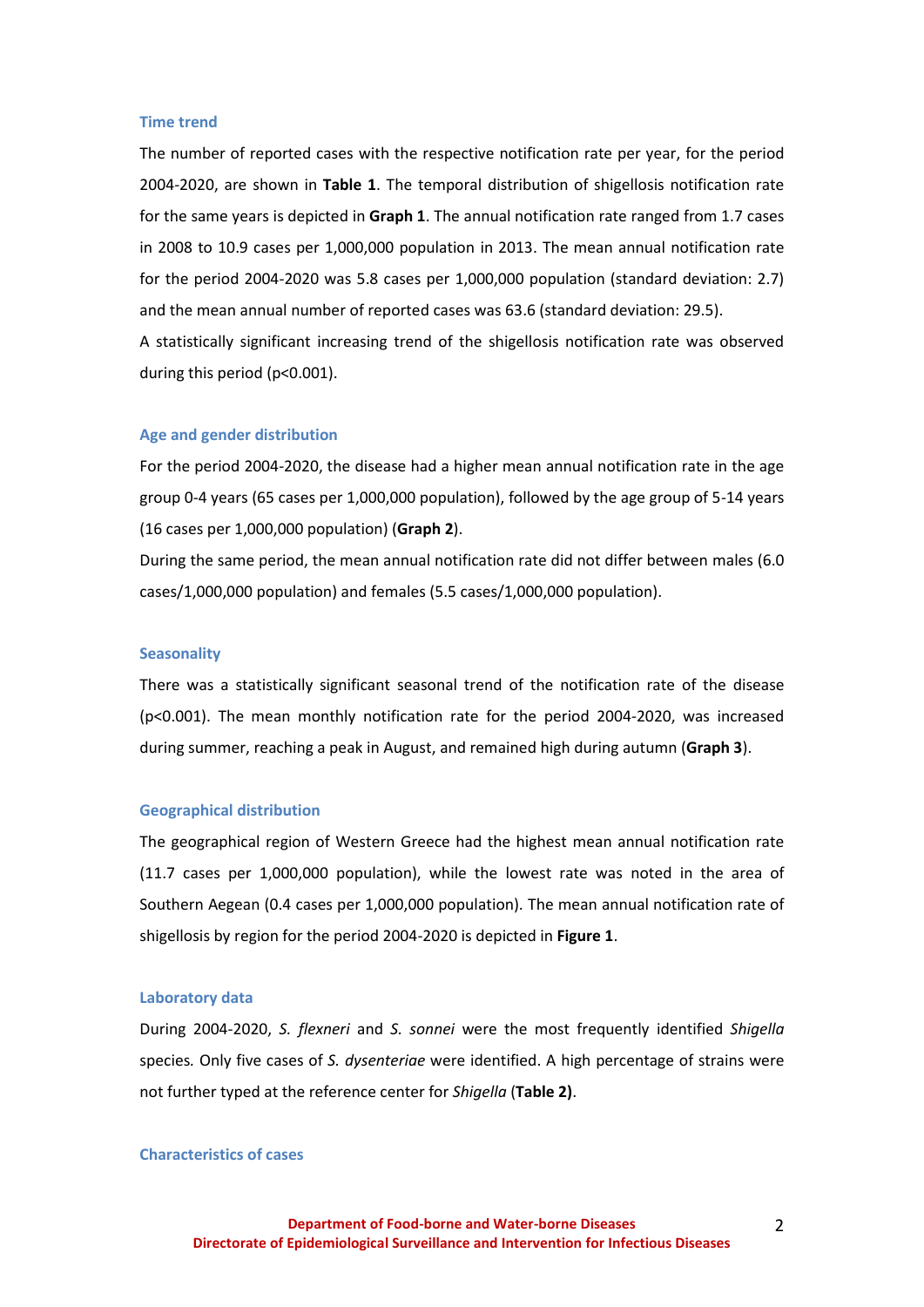For the period 2004-2020, 535 (52%) of the notified cases were Roma. One hundred and eighty-seven of the 945 notified cases (17%), for which the respective information was available, reported the presence of another person with similar symptoms among their contacts, whereas 69 (8%) cases had recently travelled abroad (during the incubation period). Two outbreaks among refugees/migrants were reported; one in 2015 in Attica [3] and one in 2019 in the Reception and Identification Center of Samos island.

# **Discussion**

The notification rate of shigellosis in Greece is low (5.8 cases per 1,000,000 population for the year 2020). However, there was an increasing trend of the notification rate of the disease. The high incidence among Roma and refugees/migrants indicates the need for public health measures targeting at these specific populations. The mean notification rate of shigellosis in the EU and the EEA/EFTA countries was 22.8 cases per 1,000,000 population for the year 2019 [4]. When interpreting these data, the surveillance systems' probable underreporting should be considered. The seasonal and age distribution agrees with that reported by other European countries [4].

The low notification rate of shigellosis in Greece, in 2020, may be explained by the COVID-19 pandemic during which the laboratory testing for the diagnosis of the disease may have decreased and at the same time the under-reporting in the surveillance systems may have increased.

# **References**

1. Heymann D, MD. Control of Communicable Diseases Manual. 20th Edition, 2015, American Public Health Association.

2. EFSA and ECDC (European Food Safety Authority and European Centre for Disease Prevention and Control), 2021. The European Union One Health 2019 Zoonoses Report. EFSA Journal 2021;19(2):6406, 286 pp.<https://doi.org/10.2903/j.efsa.2021.6406>

3. Georgakopoulou T, Mandilara G, Mellou K et al. Resistant *Shigella* [strains in refugees,](http://www.ncbi.nlm.nih.gov/pubmed/27180973)  [August-October 2015, Greece.](http://www.ncbi.nlm.nih.gov/pubmed/27180973) [Epidemiol Infect.](http://www.ncbi.nlm.nih.gov/pubmed/27180973) 2016, 16:1-5.

4. European Centre for Disease Prevention and Control. Surveillance Atlas of Infectious Diseases. Shigellosis – Data by Country and Year. Current time period: 2019. Available from: <https://atlas.ecdc.europa.eu/public/index.aspx>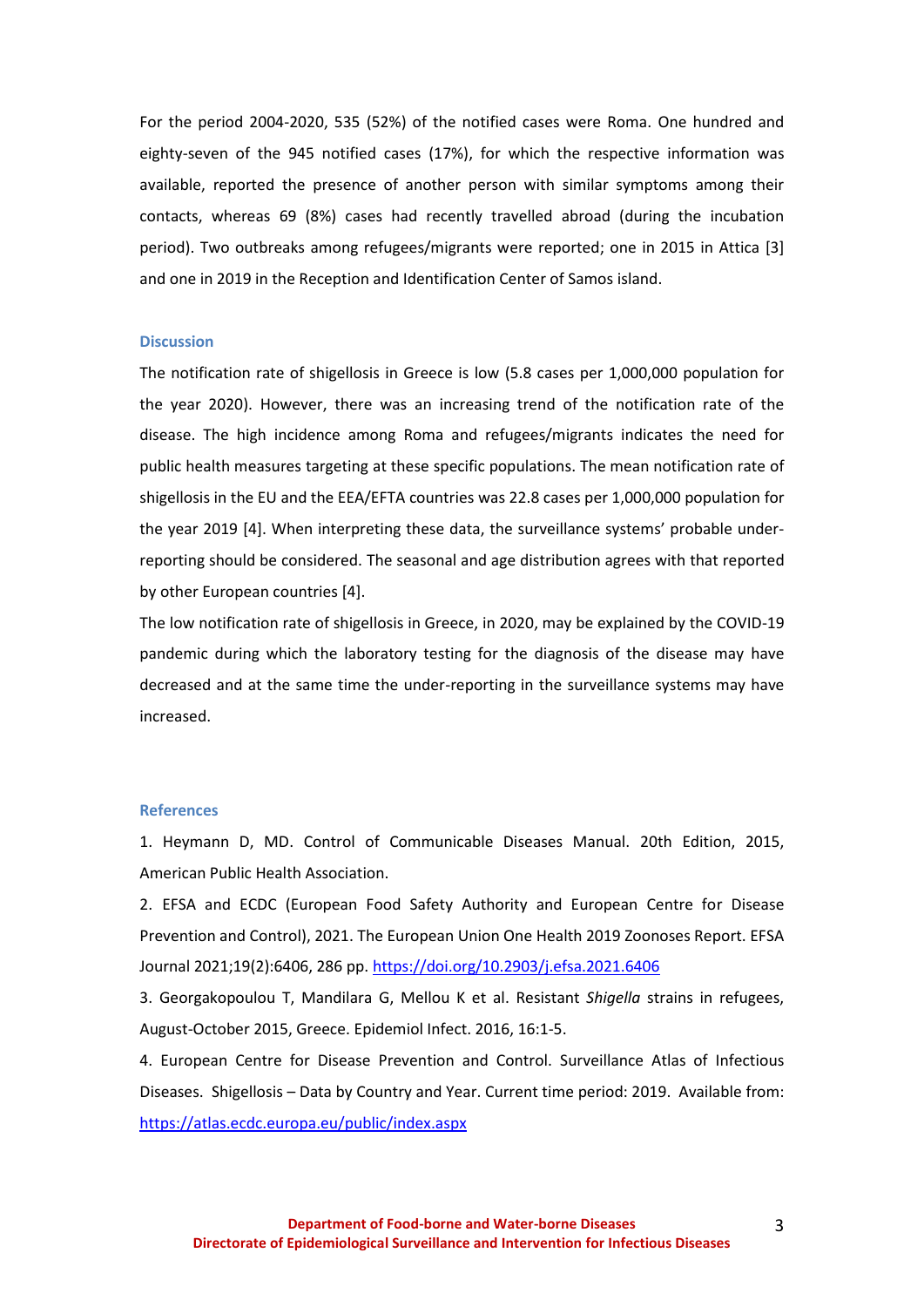| Year         | <b>Number of cases</b> | <b>Annual notification rate</b><br>(per 1,000,000 population) |  |  |
|--------------|------------------------|---------------------------------------------------------------|--|--|
| 2004         | 61                     | 5.6                                                           |  |  |
| 2005         | 26                     | 2.4                                                           |  |  |
| 2006         | 28                     | 2.5                                                           |  |  |
| 2007         | 48                     | 4.3                                                           |  |  |
| 2008         | 19                     | 1.7                                                           |  |  |
| 2009         | 38                     | 3.4                                                           |  |  |
| 2010         | 33                     | 3.0                                                           |  |  |
| 2011         | 47                     | 4.2                                                           |  |  |
| 2012         | 91                     | 8.2                                                           |  |  |
| 2013         | 120                    | 10.9                                                          |  |  |
| 2014         | 90                     | 8.2                                                           |  |  |
| 2015         | 79                     | 7.3                                                           |  |  |
| 2016         | 74                     | 6.9                                                           |  |  |
| 2017         | 80                     | 7.4                                                           |  |  |
| 2018         | 78                     | 7.2                                                           |  |  |
| 2019         | 105                    | 9.8                                                           |  |  |
| 2020         | 62                     | 5.8                                                           |  |  |
| <b>Total</b> | 1,079                  | $5.8*$                                                        |  |  |

**Table 1.** Annual number of notified cases and notification rate of shigellosis, Mandatory Notification System, Greece, 2004-2020.

 <sup>\*</sup>Mean annual notification rate for the period 2004-2020



**Graph 1.** Shigellosis notification rate (cases/1,000,000 population) by year, Mandatory Notification System, Greece, 2004-2020.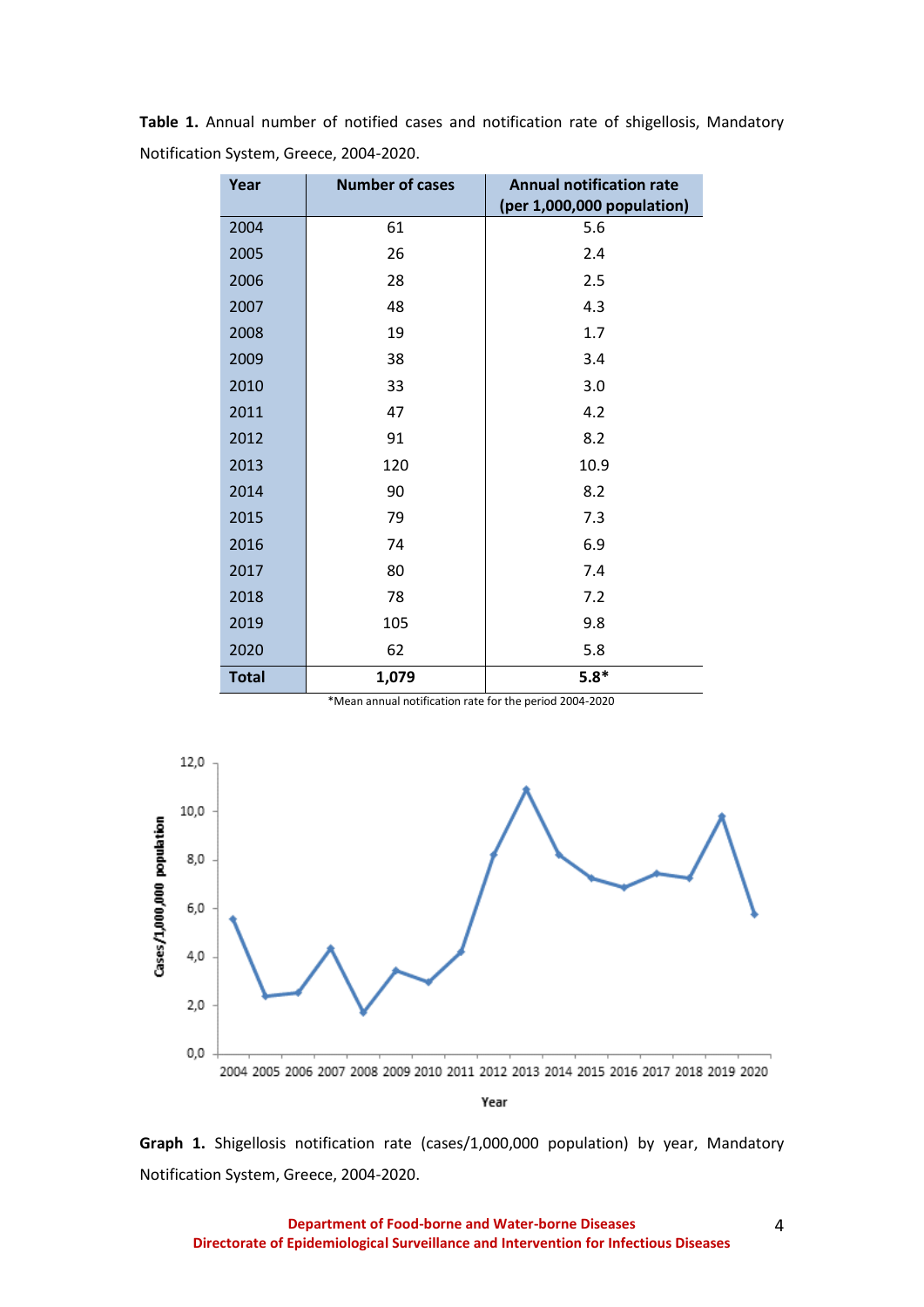

**Graph 2.** Mean annual notification rate (cases/1,000,000 population) of shigellosis by age group, Mandatory Notification System, Greece, 2004-2020.



**Graph 3.** Mean monthly notification rate (cases/1,000,000 population) of shigellosis, Mandatory Notification System, Greece, 2004-2020.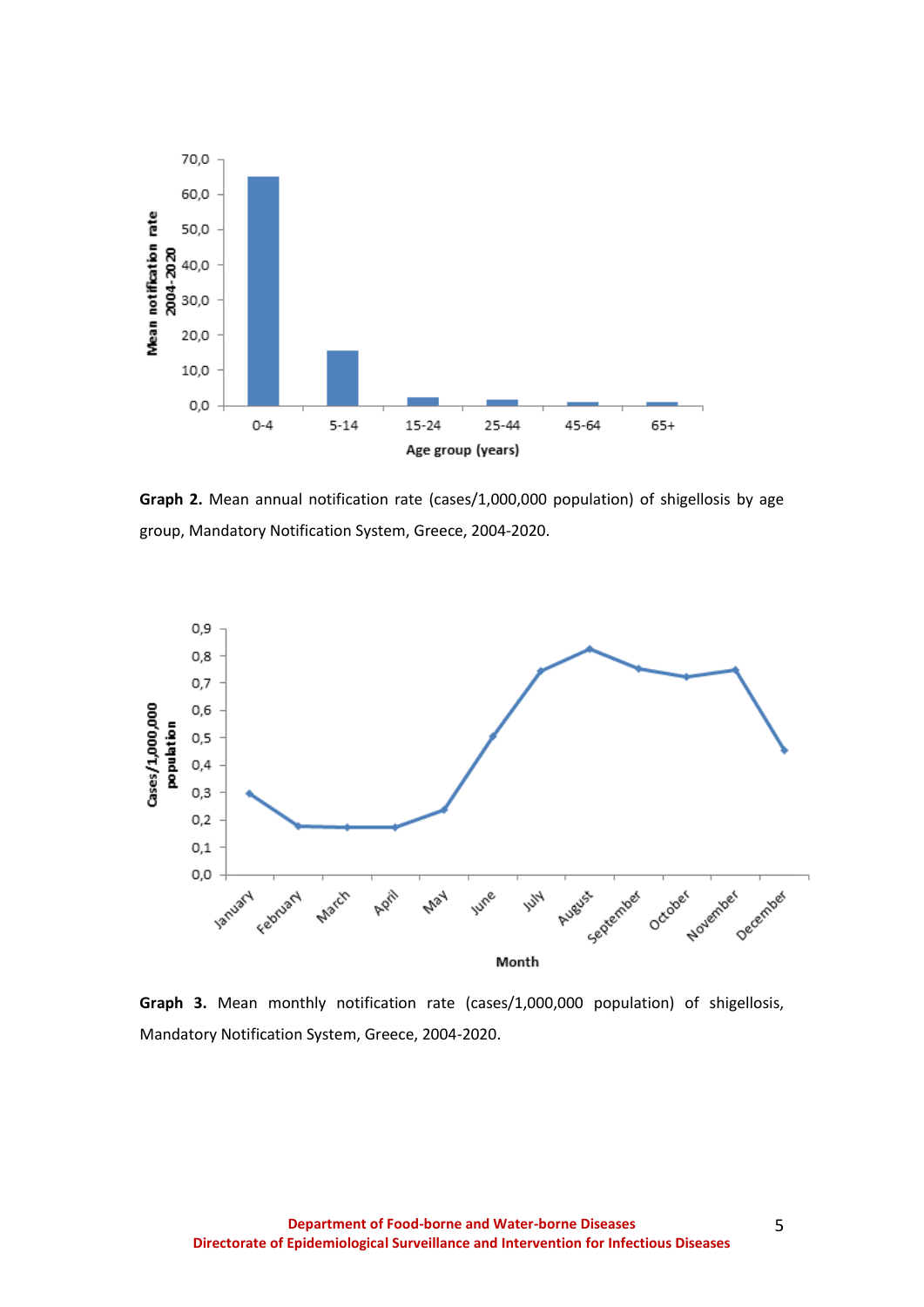

**Figure 1.** Mean annual notification rate (cases/1,000,000 population) of shigellosis by region, Mandatory Notification System, Greece, 2004-2020.

| Table 2. Frequency distribution of Shigella species, Mandatory Notification System, Greece, |  |
|---------------------------------------------------------------------------------------------|--|
| 2004-2020.                                                                                  |  |

|      | S. flexneri | S. sonnei |          | S. boydii S. dysenteriae | <b>Unknown</b> | <b>Total</b> |
|------|-------------|-----------|----------|--------------------------|----------------|--------------|
|      | n (%)       | $n$ (%)   | $n (\%)$ | n (%)                    | n (%)          | n (%)        |
| 2004 | 19 (31)     | 13(21)    | 1(2)     | 0(0)                     | 28 (46)        | 61 (100)     |
| 2005 | 8(30)       | 11 (42)   | 1(4)     | 0(0)                     | 6(24)          | 26 (100)     |
| 2006 | 4(15)       | 2(7)      | 1(4)     | 0(0)                     | 20 (74)        | 27 (100)     |
| 2007 | 4(8)        | 23 (49)   | 0(0)     | 0(0)                     | 20 (43)        | 47 (100)     |
| 2008 | 7(50)       | 1(7)      | 0(0)     | 0(0)                     | 6(43)          | 14 (100)     |
| 2009 | 17 (50)     | 1(3)      | 1(3)     | 0(0)                     | 15 (44)        | 34 (100)     |
| 2010 | 17 (63)     | 2(8)      | 0(0)     | 2(7)                     | 6(22)          | 27 (100)     |
| 2011 | 16 (37)     | 1(2)      | 1(2)     | 0(0)                     | 26 (59)        | 44 (100)     |
| 2012 | 27 (30)     | 1(1)      | 0(0)     | 0(0)                     | 63 (69)        | 91 (100)     |
| 2013 | 54 (49)     | 27(25)    | 0(0)     | 1(1)                     | 28 (25)        | 110 (100)    |
| 2014 | 37 (43)     | 19 (22)   | 1(1)     | 0(0)                     | 30 (34)        | 87 (100)     |
| 2015 | 45 (61)     | 18 (24)   | 4(5)     | 2(3)                     | 5(7)           | 74 (100)     |
| 2016 | 29 (41)     | 12(17)    | 4(6)     | 0(0)                     | 25 (36)        | 70 (100)     |
| 2017 | 25 (33)     | 31(41)    | 1(1)     | 0(0)                     | 18 (24)        | 75 (100)     |
| 2018 | 25 (39)     | 21(32)    | 2(3)     | 0(0)                     | 17 (26)        | 65 (100)     |
| 2019 | 28 (27)     | 31(30)    | 2(2)     | 0(0)                     | 44 (42)        | 105 (100)    |